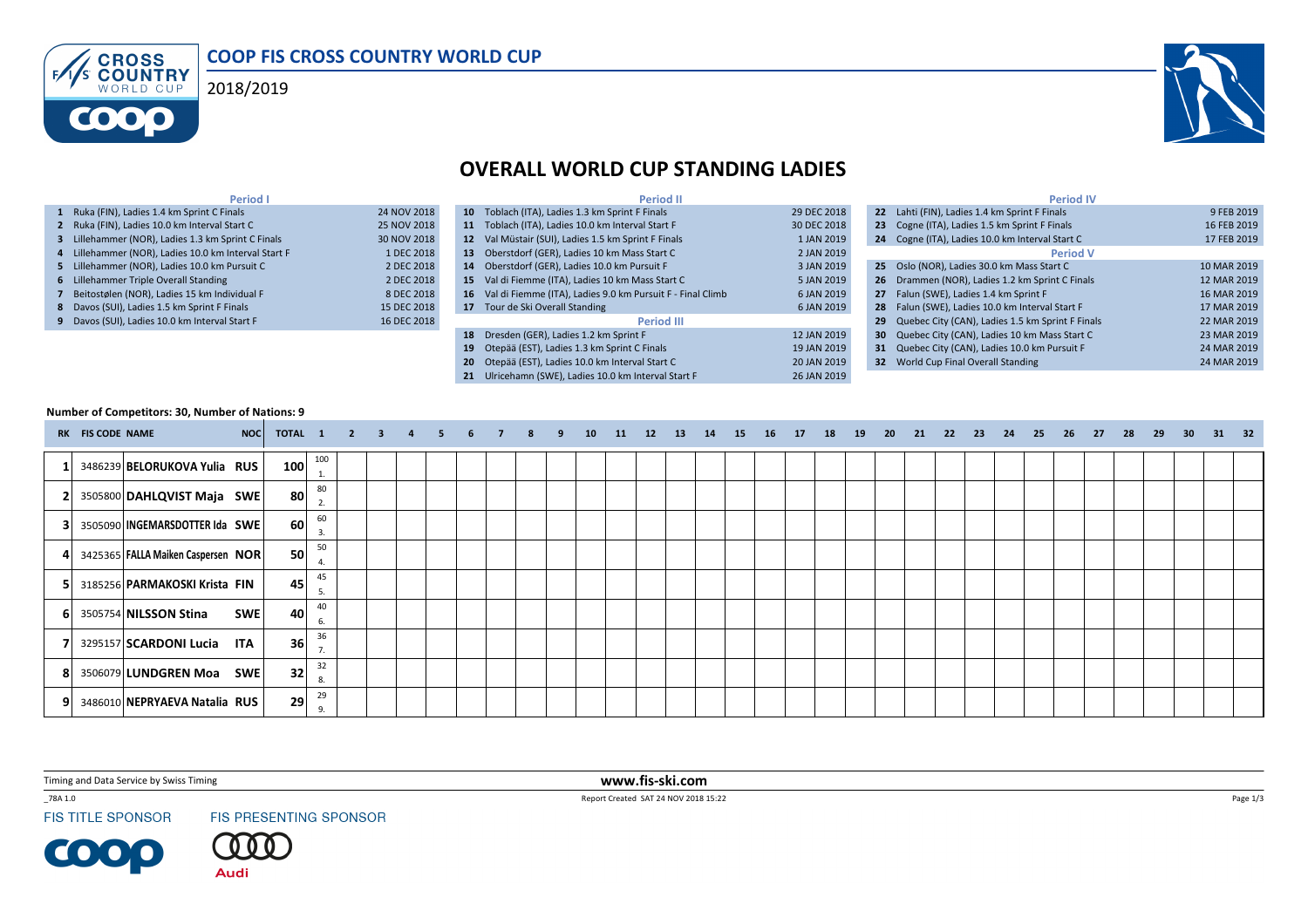COOP FIS CROSS COUNTRY WORLD CUP



**COOO** 



## OVERALL WORLD CUP STANDING LADIES

|                 | RK FIS CODE NAME<br>NOC               | TOTAL 1         |                        | $2 \quad 3$ | $\overline{a}$ | - 5 | 6 |  | q | 10 | 11 12 13 | 14 | 15 | 16 | 17 18 | 19 | 20 | 21 | 22 23 | 24 | 25 | 26 | 27 | 28 | 29 | 30 <sup>°</sup> | 31 32 |  |
|-----------------|---------------------------------------|-----------------|------------------------|-------------|----------------|-----|---|--|---|----|----------|----|----|----|-------|----|----|----|-------|----|----|----|----|----|----|-----------------|-------|--|
| 10 <sup>1</sup> | 3505828 DYVIK Anna<br><b>SWE</b>      | 26              | 26<br>10.              |             |                |     |   |  |   |    |          |    |    |    |       |    |    |    |       |    |    |    |    |    |    |                 |       |  |
| 11              | 3535320 BJORNSEN Sadie<br><b>USA</b>  | 24              | 24<br>11.              |             |                |     |   |  |   |    |          |    |    |    |       |    |    |    |       |    |    |    |    |    |    |                 |       |  |
| 12              | 3565005 VISNAR Katja<br><b>SLO</b>    | 22              | 22<br>12.              |             |                |     |   |  |   |    |          |    |    |    |       |    |    |    |       |    |    |    |    |    |    |                 |       |  |
| 13              | 3485221 SHAPOVALOVA Evgenia RUS       | 20              | $20\,$<br>13.          |             |                |     |   |  |   |    |          |    |    |    |       |    |    |    |       |    |    |    |    |    |    |                 |       |  |
| 14              | 3295193 LAURENT Greta<br><b>ITA</b>   | 18              | 18<br>14.              |             |                |     |   |  |   |    |          |    |    |    |       |    |    |    |       |    |    |    |    |    |    |                 |       |  |
| 15              | 3565062 LAMPIC Anamarija SLO          | 16 <sup>1</sup> | 16<br>15.              |             |                |     |   |  |   |    |          |    |    |    |       |    |    |    |       |    |    |    |    |    |    |                 |       |  |
| 16 <sup>1</sup> | 3535304 CALDWELL Sophie USA           | 15              | 15<br>16.              |             |                |     |   |  |   |    |          |    |    |    |       |    |    |    |       |    |    |    |    |    |    |                 |       |  |
| 17              | 3425381 SVENDSEN Anna NOR             | 14              | 14<br>17.              |             |                |     |   |  |   |    |          |    |    |    |       |    |    |    |       |    |    |    |    |    |    |                 |       |  |
| 18              | 3205305 GIMMLER Laura<br><b>GER</b>   | 13              | 13<br>18.              |             |                |     |   |  |   |    |          |    |    |    |       |    |    |    |       |    |    |    |    |    |    |                 |       |  |
| 19              | 3426201 WENG Tiril Udnes NOR          | 12              | 12<br>19.              |             |                |     |   |  |   |    |          |    |    |    |       |    |    |    |       |    |    |    |    |    |    |                 |       |  |
| 20              | 3485202 MATVEEVA Natalia RUS          | 11              | 11<br>20.              |             |                |     |   |  |   |    |          |    |    |    |       |    |    |    |       |    |    |    |    |    |    |                 |       |  |
| 21              | 3505405 FALK Hanna<br><b>SWE</b>      | 10 <sup>1</sup> | $10\,$<br>21.          |             |                |     |   |  |   |    |          |    |    |    |       |    |    |    |       |    |    |    |    |    |    |                 |       |  |
| 22              | 3426200 WENG Lotta Udnes NOR          | 9 <sup>1</sup>  | 9<br>22.               |             |                |     |   |  |   |    |          |    |    |    |       |    |    |    |       |    |    |    |    |    |    |                 |       |  |
| 23              | 3185579 MATINTALO Johanna FIN         | 8               | 8<br>23.               |             |                |     |   |  |   |    |          |    |    |    |       |    |    |    |       |    |    |    |    |    |    |                 |       |  |
| 24              | <b>FIN</b><br>3185514 JULIN Andrea    | 7               | $\overline{7}$<br>24.  |             |                |     |   |  |   |    |          |    |    |    |       |    |    |    |       |    |    |    |    |    |    |                 |       |  |
| 25              | 3515221 FAEHNDRICH Nadine SUI         | 6 <sup>1</sup>  | $6\phantom{.}6$<br>25. |             |                |     |   |  |   |    |          |    |    |    |       |    |    |    |       |    |    |    |    |    |    |                 |       |  |
| <b>26</b>       | 3425410 OESTBERG Ingvild Flugstad NOR | 51              | $5\overline{5}$<br>26. |             |                |     |   |  |   |    |          |    |    |    |       |    |    |    |       |    |    |    |    |    |    |                 |       |  |

Timing and Data Service by Swiss Timing

\_78A 1.0

**FIS TITLE SPONSOR** 

**COOP** 

FIS PRESENTING SPONSOR



 www.fis-ski.comReport Created SAT 24 NOV 2018 15:22